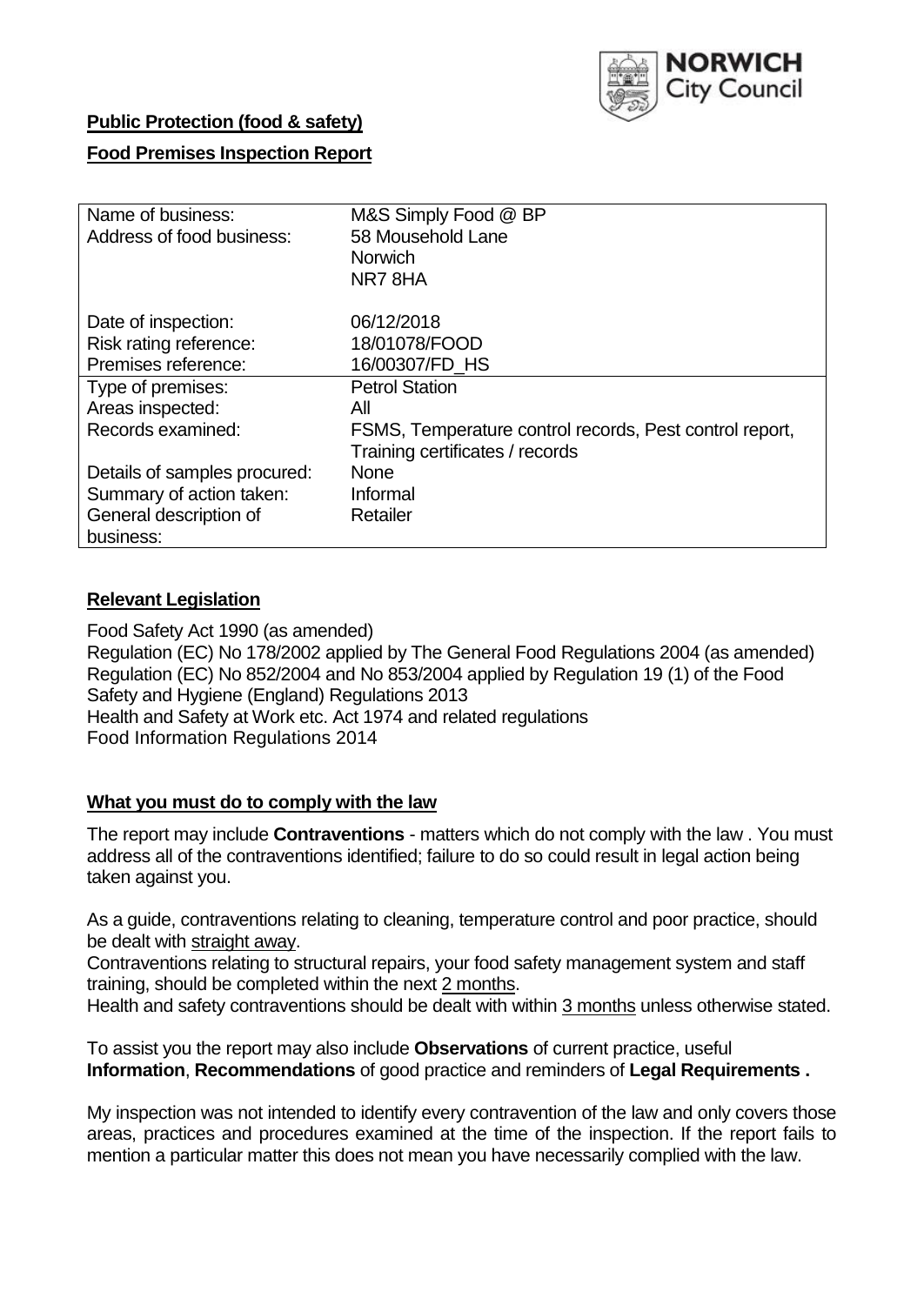# **FOOD SAFETY**

### **How we calculate your Food Hygiene Rating:**

The food safety section has been divided into the three areas which you are scored against for the hygiene rating: 1. food hygiene and safety procedures, 2. structural requirements and 3. confidence in management/control procedures. Each section begins with a summary of what was observed and the score you have been given. Details of how these scores combine to produce your overall food hygiene rating are shown in the table.

| <b>Compliance Area</b>                     |          |    |          | <b>You Score</b> |                |    |           |    |          |  |  |
|--------------------------------------------|----------|----|----------|------------------|----------------|----|-----------|----|----------|--|--|
| Food Hygiene and Safety                    |          |    |          | $\Omega$         | 5              | 10 | 15        | 20 | 25       |  |  |
| <b>Structure and Cleaning</b>              |          |    | $\Omega$ | 5                | 10             | 15 | 20        | 25 |          |  |  |
| Confidence in management & control systems |          |    | $\Omega$ | 5                | 10             | 15 | 20        | 30 |          |  |  |
|                                            |          |    |          |                  |                |    |           |    |          |  |  |
| <b>Your Total score</b>                    | $0 - 15$ | 20 |          | $25 - 30$        | $35 - 40$      |    | $45 - 50$ |    | > 50     |  |  |
| <b>Your Worst score</b>                    | 5        | 10 |          | 10               | 15             |    | 20        |    |          |  |  |
|                                            |          |    |          |                  |                |    |           |    |          |  |  |
| <b>Your Rating is</b>                      | 5        |    | 3        |                  | $\overline{2}$ |    |           |    | $\Omega$ |  |  |

Your Food Hygiene Rating is 5 - a very good standard



## **1. Food Hygiene and Safety**

Food hygiene standards are high. You demonstrated a very good standard of compliance with legal requirements. You have safe food handling practices and procedures and all the necessary control measures to prevent cross-contamination are in place. Some minor contraventions require your attention. **(Score 5)**

### Contamination risks

**Contravention** The following exposed food to the general risk of cross-contamination with bacteria or allergens or its physical contamination with dirt or foreign objects::

- a mis-picked cake had been delivered, and was left unwrapped in the walk in chiller for staff to eat. As this was heavily topped with nuts, and is not usually sold at this premises care must be taken with cross contamination. (I would recommend mis-picks be removed from the shop floor, or sealed and clearly labelled.) I understand this should have been disposed of.
- a open bag containing raw chicken was found in the walk in chiller. Another mis-picked product. Again please follow your own procedures, as you do not normally handle open raw meat apart from frozen sausage rolls.
- staff food shelf in the chiller contained items for sale.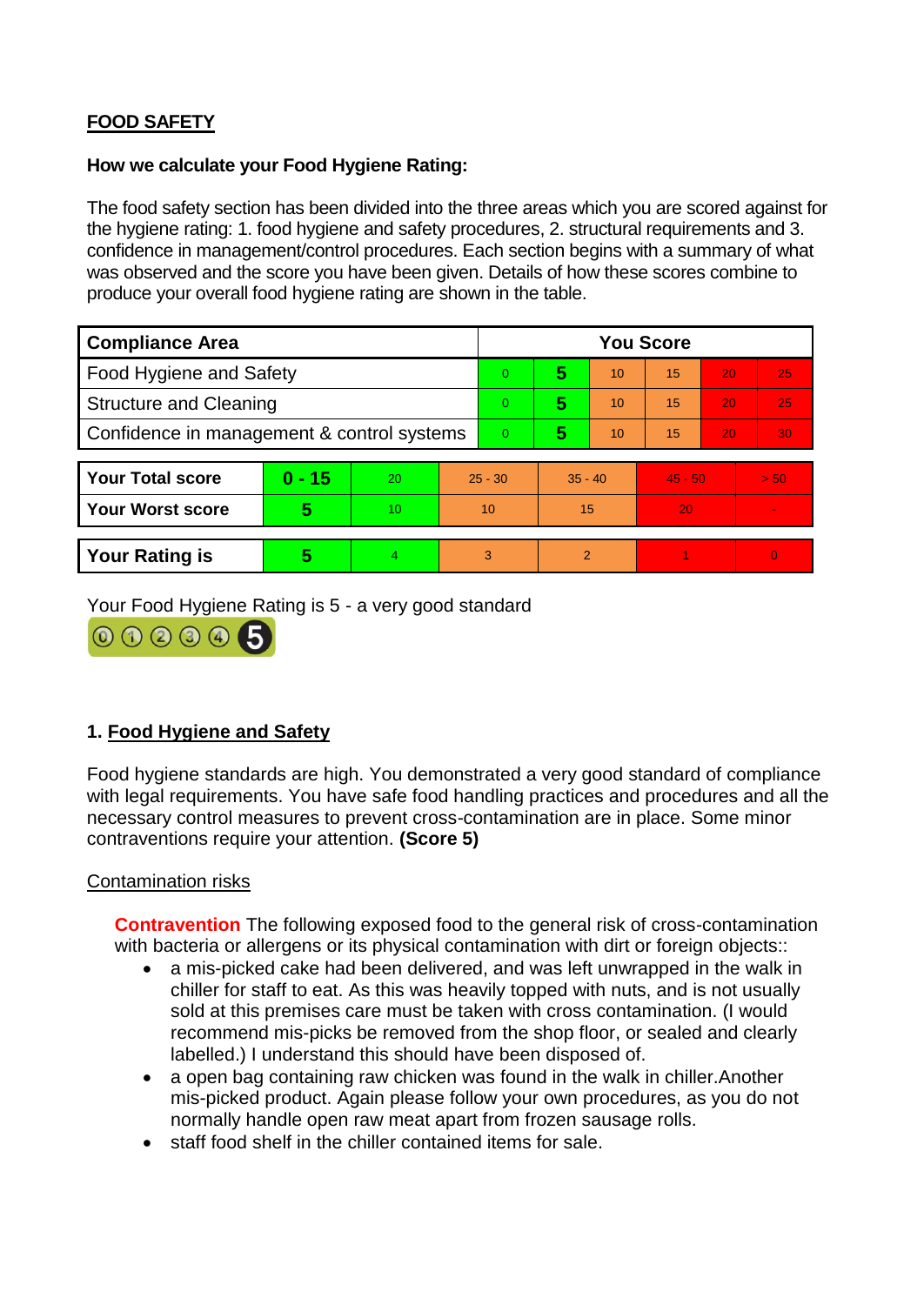### Hand-washing

**Observation** Hand washing was managed well and wash-hand basins were well stocked with hand cleaning material.

### Personal Hygiene

**Contravention** The following are examples of poor personal hygiene or where it was made difficult for food handlers to maintain sufficiently high standards of personal cleanliness:

- no head covering being worn by member of staff in the bake off area. The employee had loose hair, not tied back in a pony tail.
- long sleeved Marks and Spencer jacket worn beneath aprons in bake off area had been worn from home.
- $\bullet$  iewellery being worn by staff in bake off.

**Legal Requirement** All persons in food handling areas must wear suitable, clean, and where appropriate protective clothing.

**Recommendation** To further improve personal hygiene I suggest:

• staff wear overclothes only at work, no jewellery and head covering in accordance with your policy.

### Temperature Control

**Observation** I was pleased to see you were able to limit bacterial growth and/or survival by applying appropriate temperature controls at points critical to food safety and that you were diligently monitoring temperatures.

### Poor Practices

**Observation** The following matters represented poor practice and if allowed to continue may cause food to become contaminated or lead to its deterioration

outdoor jackets hung on end shelf near boxed food in store room.

## **2. Structure and Cleaning**

The structure facilities and standard of cleaning and maintenance are all of a good standard and only minor repairs and/or improvements are required. Pest control and waste disposal provisions are adequate. The minor contraventions require your attention. **(Score 5)**

### Cleaning of Structure

**Information** Different sanitisers require different contact times to be effective. Ensure that you know what the contact time is and that all your staff are trained to use the sanitiser effectively.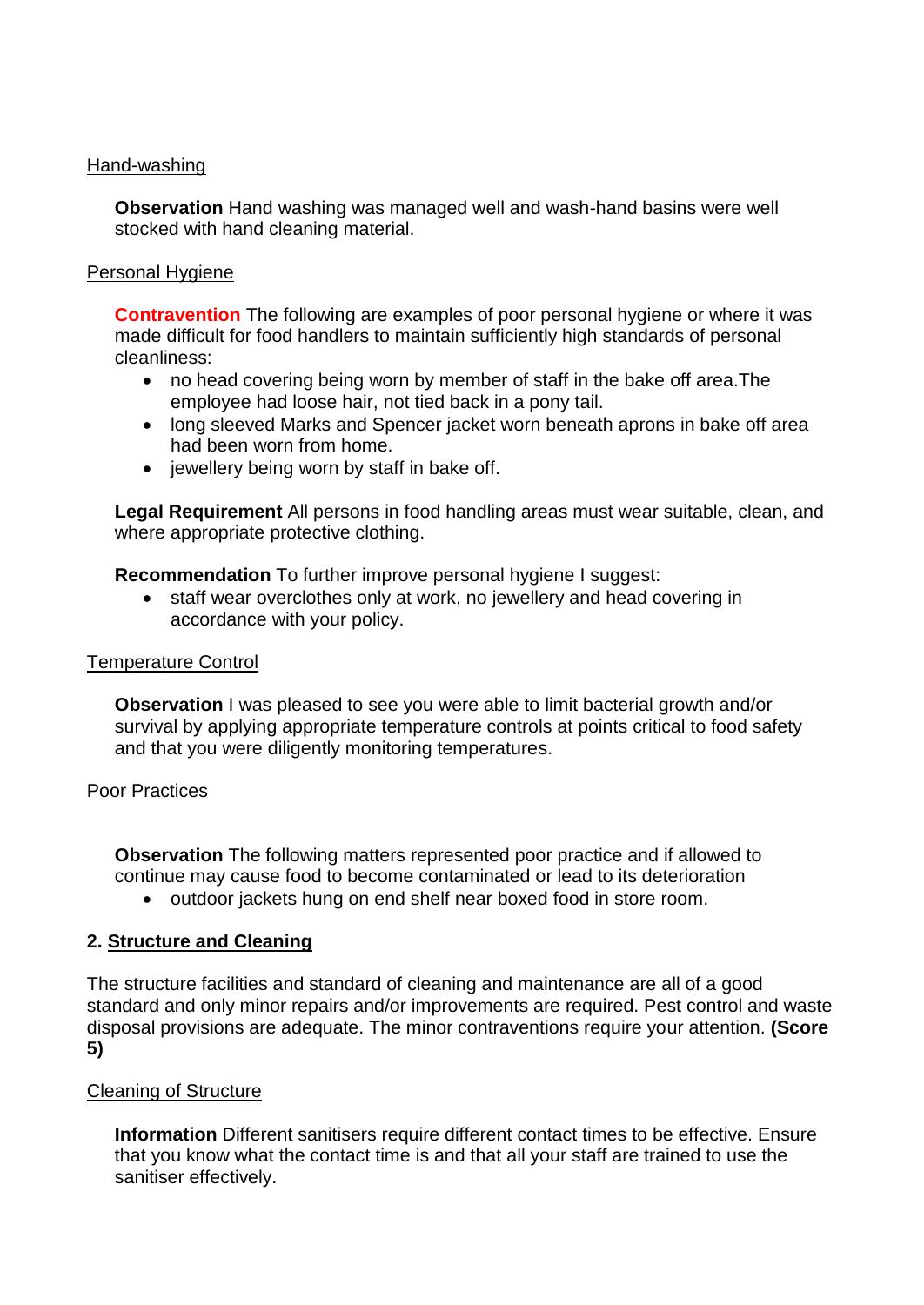**Observation** The premises had been well maintained and the standard of cleaning was exceptionally high.

#### Cleaning Chemicals / Materials / Equipment and Methods

**Information** Proper cleaning and disinfection is essential in preventing the spread of E.coli 0157 and other harmful bacteria onto food and food contact surfaces.

**Information** A surface sanitiser may be rendered ineffective if you are not following the correct dilutions or allowing a sufficient time for the product to work (contact time). Always follow the instructions on the product label.

**Observation** I was pleased to see that the premises was kept clean and that your cleaning materials, methods and equipment were able to minimise the spread of harmful bacteria between surfaces.

#### Facilities and Structural provision

**Observation I** was pleased to see the premises had been well maintained and that adequate facilities had been provided.

#### Pest Control

**Observation** I was pleased to see that premises was proofed against the entry of pests and that pest control procedures were in place.

### **3. Confidence in Management**

A food safety management system is in place and you demonstrate a very good standard of compliance with the law. You have a good track record. There are some minor contraventions which require your attention. **(Score 5)**

#### Type of Food Safety Management System Required

**Observation** Your SFBB/food safety management system was in place and working well. I was confident you had effective control most over hazards to food.

**Observation** You were date labelling perishable foods appropriately and could demonstrate effective control over food spoilage organisms.

**Observation** You were monitoring (and recording) the temperatures of your fridges and freezers well as the temperature of cooked/hot-held food and could demonstrate effective systems for controlling bacterial growth and survival.